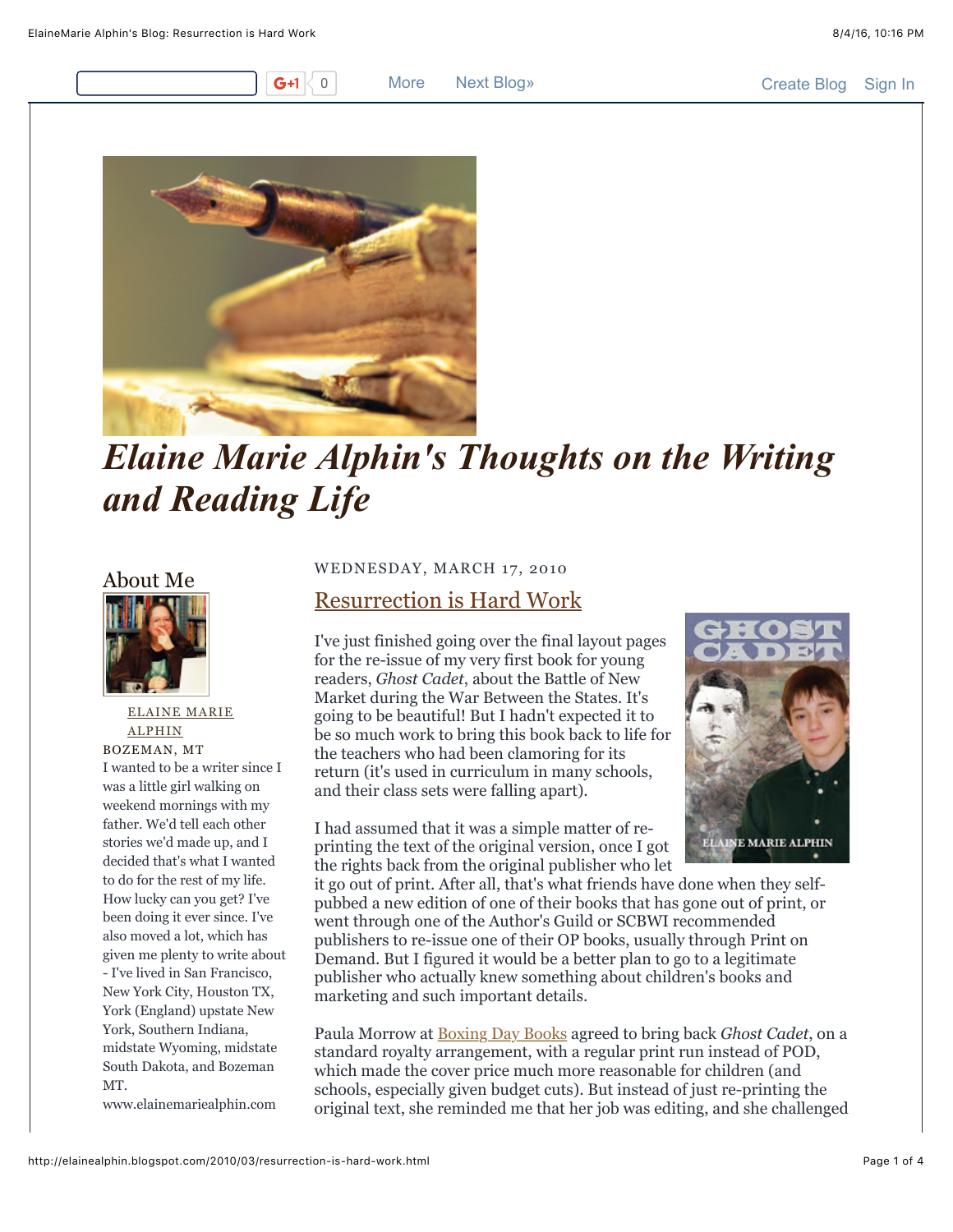[View my complete profile](https://www.blogger.com/profile/12130116746072382940)

### Blog Archive

- $\blacktriangleright$  [2011 \(](http://elainealphin.blogspot.com/search?updated-min=2011-01-01T00:00:00-07:00&updated-max=2012-01-01T00:00:00-07:00&max-results=11)11)
- $\blacktriangledown$  [2010 \(](http://elainealphin.blogspot.com/search?updated-min=2010-01-01T00:00:00-07:00&updated-max=2011-01-01T00:00:00-07:00&max-results=18)18)
	- $\blacktriangleright$  [December](http://elainealphin.blogspot.com/2010_12_01_archive.html) (1)
	- [►](javascript:void(0)) [November](http://elainealphin.blogspot.com/2010_11_01_archive.html) (2)
	- $\blacktriangleright$  [October \(](http://elainealphin.blogspot.com/2010_10_01_archive.html)1)
	- [►](javascript:void(0)) [September \(](http://elainealphin.blogspot.com/2010_09_01_archive.html)1)
	- $\blacktriangleright$  [August \(](http://elainealphin.blogspot.com/2010_08_01_archive.html)2)
	- $\blacktriangleright$  [July \(](http://elainealphin.blogspot.com/2010_07_01_archive.html)2)
	- $\blacktriangleright$  [May \(](http://elainealphin.blogspot.com/2010_05_01_archive.html)3)
	- $\blacktriangleright$  [April](http://elainealphin.blogspot.com/2010_04_01_archive.html) (2)
	- $\nabla$  [March \(](http://elainealphin.blogspot.com/2010_03_01_archive.html)1)
	- [Resurrection is Hard](http://elainealphin.blogspot.com/2010/03/resurrection-is-hard-work.html) Work
	- $\blacktriangleright$  [February \(](http://elainealphin.blogspot.com/2010_02_01_archive.html)2)
	- $\blacktriangleright$  [January](http://elainealphin.blogspot.com/2010_01_01_archive.html) (1)
- $\blacktriangleright$  [2009 \(](http://elainealphin.blogspot.com/search?updated-min=2009-01-01T00:00:00-07:00&updated-max=2010-01-01T00:00:00-07:00&max-results=17)17)

# Other Sites You'll Enjoy

[Elaine's Home Website](http://www.elainemariealphin.com/) [How do you pronounce](http://www.teachingbooks.net/pronounce.cgi?aid=2246) Elaine's name? [Kathleen Duey's Twitter](http://russet-one-wing.blogspot.com/) Novel-in-Progress [My Carolrhoda Editor's Blog](http://carolrhoda.blogspot.com/) [Susan Beth Pfeffer's Blog](http://susanbethpfeffer.blogspot.com/)

# Followers

me to actually do some revision, including bringing the text up to date.

At first I wasn't sure about changing a book that had been so successful as it was. I was also concerned that making any changes would make it harder for teachers who probably still used their old hardcover books to read to their students. Plus, it meant more work. But a lot of the points Paula raised made sense. This wasn't a book set in the 1990's; it was always intended to be set in the reader's "now." So I needed to add a generation between the War Between the States (Civil War, to my non-Southern readers) and the present. And, obviously, the twentieth-century had to become the twenty-first century.

Once I started making changes like that, I loosened up and found myself following her guidance and updating and revising many details in the book. There was a poetic sentence I'd always liked, but I'd also always wondered if it really fit the tone of the rest of the book. Without my asking, Paula pointed out that it didn't, so that sentence got cut. There was also a question that students always asked about how the ghost had done something important in the very first chapter - Paula asked the same question, so I made changes throughout the text to answer it this time around.

The new *Ghost Cadet* isn't a different book, but it's more contemporary book for twenty-first century readers, and it's worth all the time I've taken away from my Work-In-Progress to revise, check the copyedited ms. ellipsis by comma by exclamation point (who knew I'd used so many exclamation points when I was a younger, less experienced writer?!?), work through the galleys, and write lots of e-mails. *Ghost Cadet* is on its way to the printer now, and Boxing Day Books will have it available by May, in good time for New Market Day. The time spent on this book, and the work invested in it, is a reminder that the writing and revision and publishing process is always hard work - but always worth it.

Posted by Elaine Marie Alphin at [9:43 AM](http://elainealphin.blogspot.com/2010/03/resurrection-is-hard-work.html) Labels: [Battle of New Market](http://elainealphin.blogspot.com/search/label/Battle%20of%20New%20Market), [Boxing Day Books](http://elainealphin.blogspot.com/search/label/Boxing%20Day%20Books), [Ghost Cadet](http://elainealphin.blogspot.com/search/label/Ghost%20Cadet), [Paula Morrow](http://elainealphin.blogspot.com/search/label/Paula%20Morrow), [Revision](http://elainealphin.blogspot.com/search/label/Revision) , [Writing](http://elainealphin.blogspot.com/search/label/Writing)

#### 5 comments:



#### **[Peni R. Griffin](https://www.blogger.com/profile/01781761011389542245)** [March 17, 2010 at 3:59 PM](http://elainealphin.blogspot.com/2010/03/resurrection-is-hard-work.html?showComment=1268863155456#c9214515084868998380)

Great googly moogly! Now I can get me a copy, all updated and stuff. You realize that future Alphin collectors will have to spend thousands of dollars on E-bay to get the original, though.

I'm soooo glad you did your own updating. When Penelope Farmer's \*Charlotte Sometimes\* was reissued, instead of either leaving the book alone or adding in a generation, whoever updated the text just dropped the connection between the student who greets Charlotte and Emily from the past sequences. Ham-handed crap and left me still having to hunt up an older edition (which I have now, but still).

[Reply](javascript:;)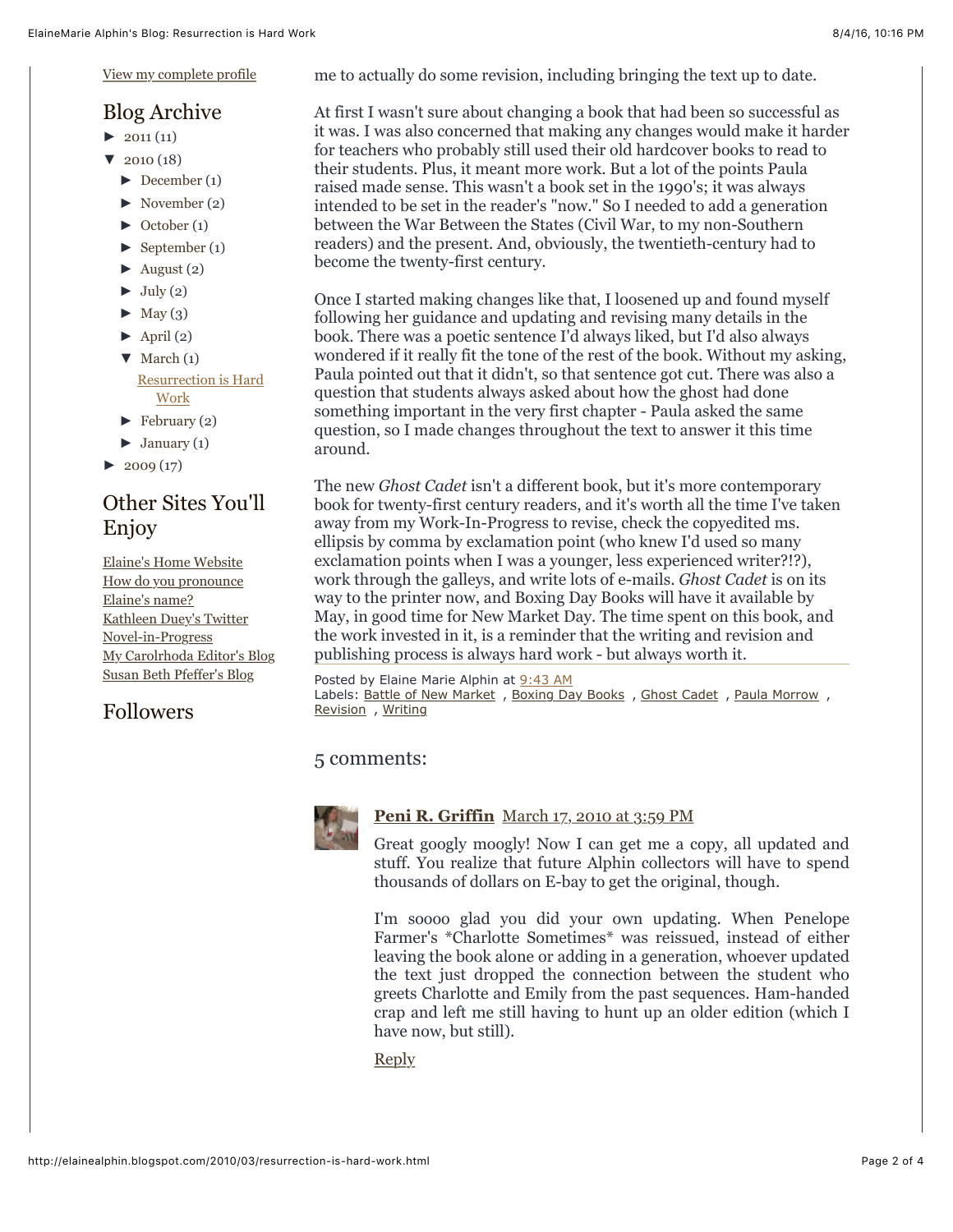ElaineMarie Alphin's Blog: Resurrection is Hard Work 8/4/16, 10:16 PM





#### **[Elaine Marie Alphin](https://www.blogger.com/profile/12130116746072382940)** [March 17, 2010 at 5:03 PM](http://elainealphin.blogspot.com/2010/03/resurrection-is-hard-work.html?showComment=1268867011301#c3452434704574994620)

Ouch! That's painful about "Charlotte Sometimes" - Now I appreciate even more that Paula worked with me to do the updating!

It's really difficult to find the original anymore - I've got only about half a dozen or so hardcovers left, and maybe 10 paperbacks. Just think how wealthy I could get in 10 or 20 years if I decided to sell a couple! : ) Well, it's a nice thought anyway.

[Reply](javascript:;)

#### **Kate M.** [April 7, 2010 at 3:33 PM](http://elainealphin.blogspot.com/2010/03/resurrection-is-hard-work.html?showComment=1270675989485#c7992316231076444743)

Glad I have my original safely stowed! I just recommended this book (and your others) to some friends with young boys the age mine were when you first published GC, so I will wait for the new edition to come out and get them one of those. Reminds me of the updates done for Nancy Drew et al. to keep them "current" - I am trying to collect one of each generation of the first title in several of the sets. Congrats on the re-issue.

[Reply](javascript:;)



#### **[Elaine Marie Alphin](https://www.blogger.com/profile/12130116746072382940)** [April 8, 2010 at 9:24 PM](http://elainealphin.blogspot.com/2010/03/resurrection-is-hard-work.html?showComment=1270783499117#c491278627934824949)

Thanks, Kate! I didn't modernize Benjy nearly as much as Nancy Drew got updated - but Fran has a iPod, and is ticked off that their mother can't afford for her to have a cell phone. Fran would want to modernize, but Benjy wants to stay Benjy. And Miss Leota, of course, remains Miss Leota. It's just a relief to have the book back in print for another generation to read!

And my new novel's first draft is very nearly finished - once that's done I'll try to catch you up on what's been going on.

[Reply](javascript:;)

#### **Kristine M.** [July 29, 2013 at 1:36 PM](http://elainealphin.blogspot.com/2010/03/resurrection-is-hard-work.html?showComment=1375126604981#c7308776777630893849)

I am a 4th grade teacher whose students really enjoy reading the Ghost Cadet. Last year I had to borrow copies from several different schools to have a class set. This year I have been trying to purchase a set so that I can make sure we can read this fabulous book every year. However, I can't find anywhere that will sell me a set of 25. Can you offer any assistance?

[Reply](javascript:;)